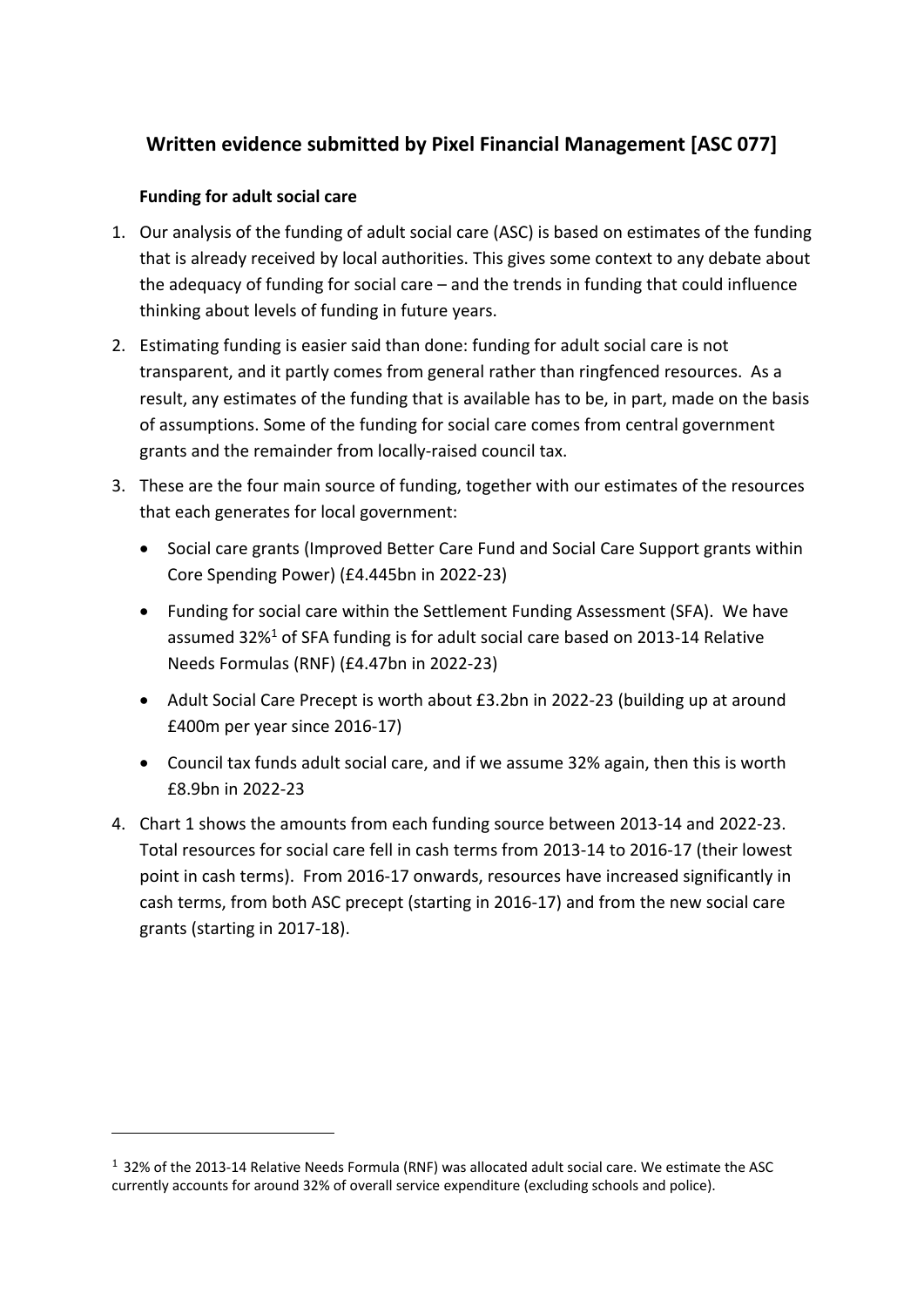5. Our figures show a greater contribution to the increase in resources from council tax than from grant funding. Since 2016-17, around 59% of the increase in social care resources has come from council tax. In 2013-14, locally-raised council tax represented only 44% of social care funding – but that increased to 56% in 2016-17 and has remained at that level through to 2022-23. Even though funding within SFA fell in cash terms for most of this period, this was offset by the very large increases in specific grants in later



years. Nevertheless, the split shows how important council tax is to the local government funding system.

- 6. Government funding for social care reduced in cash terms between 2013-14 and 2016- 17 (a reduction of £2.3bn out of total funding of only £8.3bn). However, over the whole period to 2022-23, government funding has actually increased in cash terms (up £900m to  $£9.2$ bn).<sup>2</sup> A real turnaround from the severe cuts in funding up to  $2016-17$ .
- 7. In Chart 2 we have then added expenditure on adult social care (from the RA Forms) to compare with funding. Before drawing any conclusions, we should add a note of caution. The allocation of SFA and council tax is based on assumptions and is notional. The similarity of resources and spending is a coincidence but not unreasonable. The pace of change is probably more important than the absolute amounts.
- 8. Local authorities cut spending on social care in cash terms between 2013-14 and 2015- 16 in response to the squeeze on both specific social care funding and on local government funding more generally. Spending did start increasing again in 2016-17, and

<sup>2</sup> This represented a reduction of around 3.7% in real terms.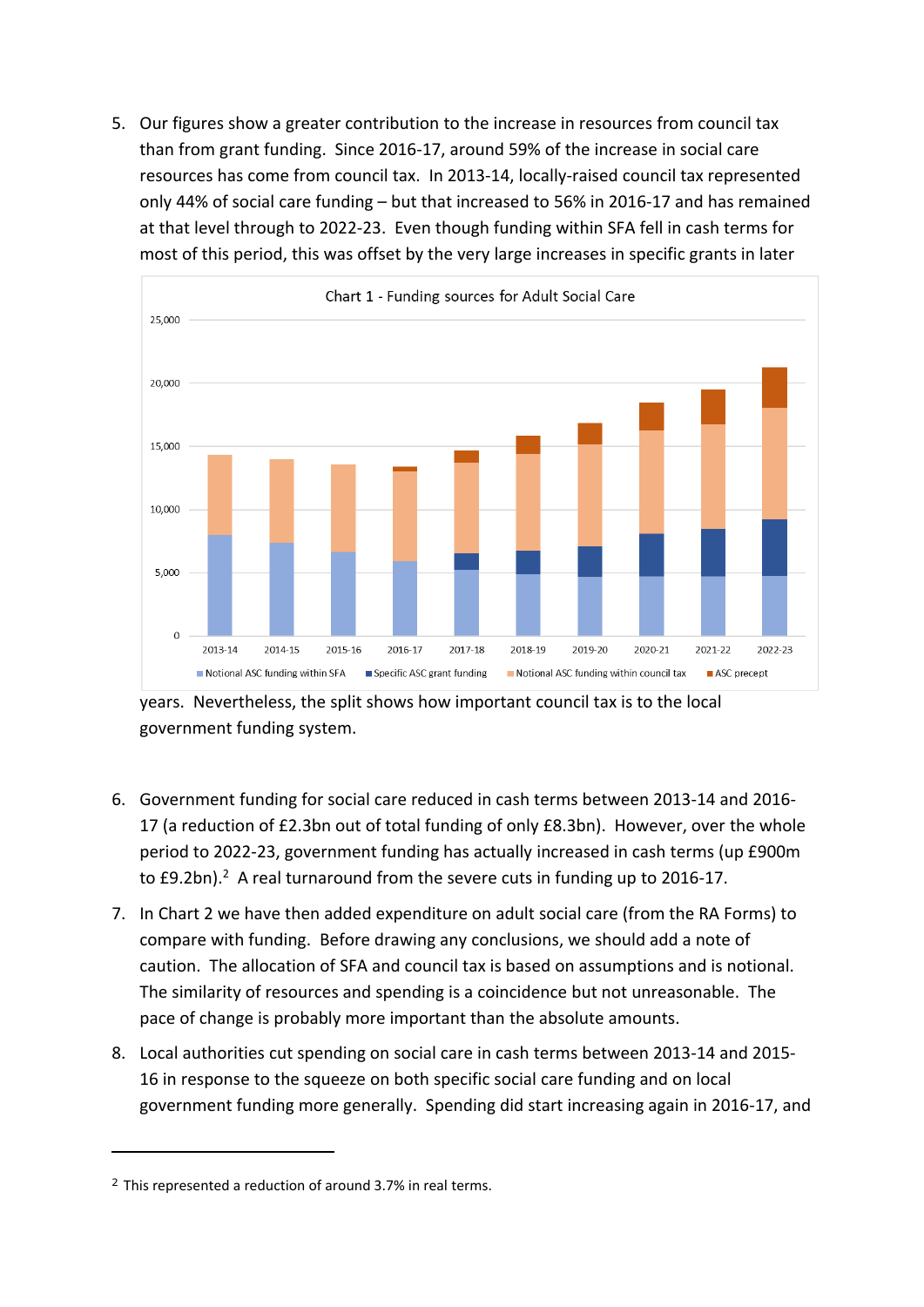

did so before the increase in grant funding (in 2017-18). The new ASC precept gave local authorities some additional (ringfenced) funds for social care. At that point, though,

social care was in a very real crisis and an increase in spending was inevitable, even without additional resources from the ASC precept.

- 9. Resources from both central government and council tax did start to increase rapidly from 2016-17, and, in 2020-21 and 2021-22, overall ASC resources have increased more rapidly than expenditure. Social care grant increased by £700m in 2022-23 – but there is no further increase in grant funding from within SR21 for either 2023-24 and 2024-25. Without further increases in ASC grants in 2023-24, it is likely that the spending will once again start to increase more rapidly than funding.
- 10. This analysis does not show that social care is fully funded, or that the effects of austerity and cuts in funding over past decade or so have been removed. It simply shows that there was a severe funding crisis – particularly in social care – in 2015-16 to 2016-17, and that the increase grant funding and council tax has addressed the immediate financial strain that was evident in the middle of the decade.
- 11. A different set of metrics would be required to judge what social care needs to provide for local communities – and how much that would cost. There are clearly still strains on social care which mean that people are not getting the care and support they need – and at a system level, local authorities cannot provide sufficient capacity to allow the NHS to discharge patients in a timely manner. The level of resourcing that is required to deliver these outcomes is unknown (at least to us) but is certainly greater than the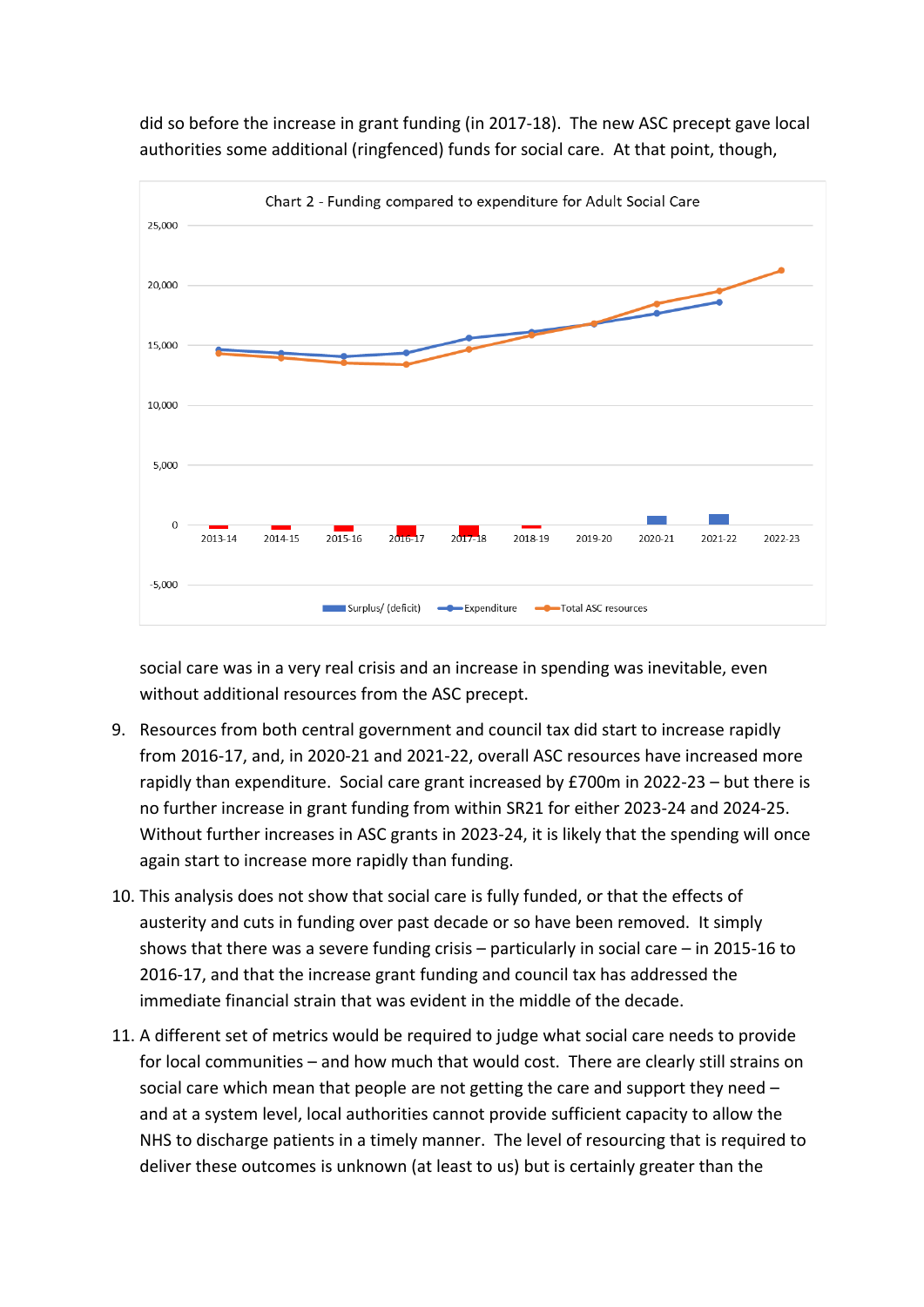current level of funding, even given its current trajectory. Local councils would be looking for a step-change in the funding available.

12. Another reason for social care spending increasing less quickly than funding/ resources is that these services are competing for resources within local authority budgets. Local councils have to take a balanced approach to their use of funding. Social care is not the only service under pressure, and resources need to be managed across a range of



competing services and functions. In previous years, local authorities have been cutting other services and using short-term resources to fund social care (e.g. reserves).

- 13. Chart 3 shows that adult social care consumed an increasingly large share of total local government financial resources since 2015-16. The main driver for the increase in the share of funding consumed by ASC is clearly the very severe pressures in the service in the middle part of the decade. The increase in social care funding, some of which was ringfenced, allowed ASC spending to increase relative to other services.
- 14. It might also suggest that ASC was consuming resource at the expense of other services – certainly in 2016-17 through to 2019-20, when ASC spending was increasing more rapidly than ASC funding (chart 2). The data indicates that this process might have partially reversed in 2020-21 and 2021-22. ASC spending increased less quickly than funding in these years, and fell as a share of overall service expenditure in 2021-22. It is important to note that ASC spending is still increasing strongly, at about £900m per year (about 5.4% in cash terms) – so chart 3 does not show a diminution in the pressure on social care, just that it is consuming a marginally smaller share of overall resources.
- 15. Overall local government funding has increased strongly since 2020-21 (6.0% in 2020-21, 4.3% in 2021-22 and 5.1% in 2022-23). Again, this is a real turnaround from much of the last decade, when overall Core Spending Power was actually falling in cash terms. But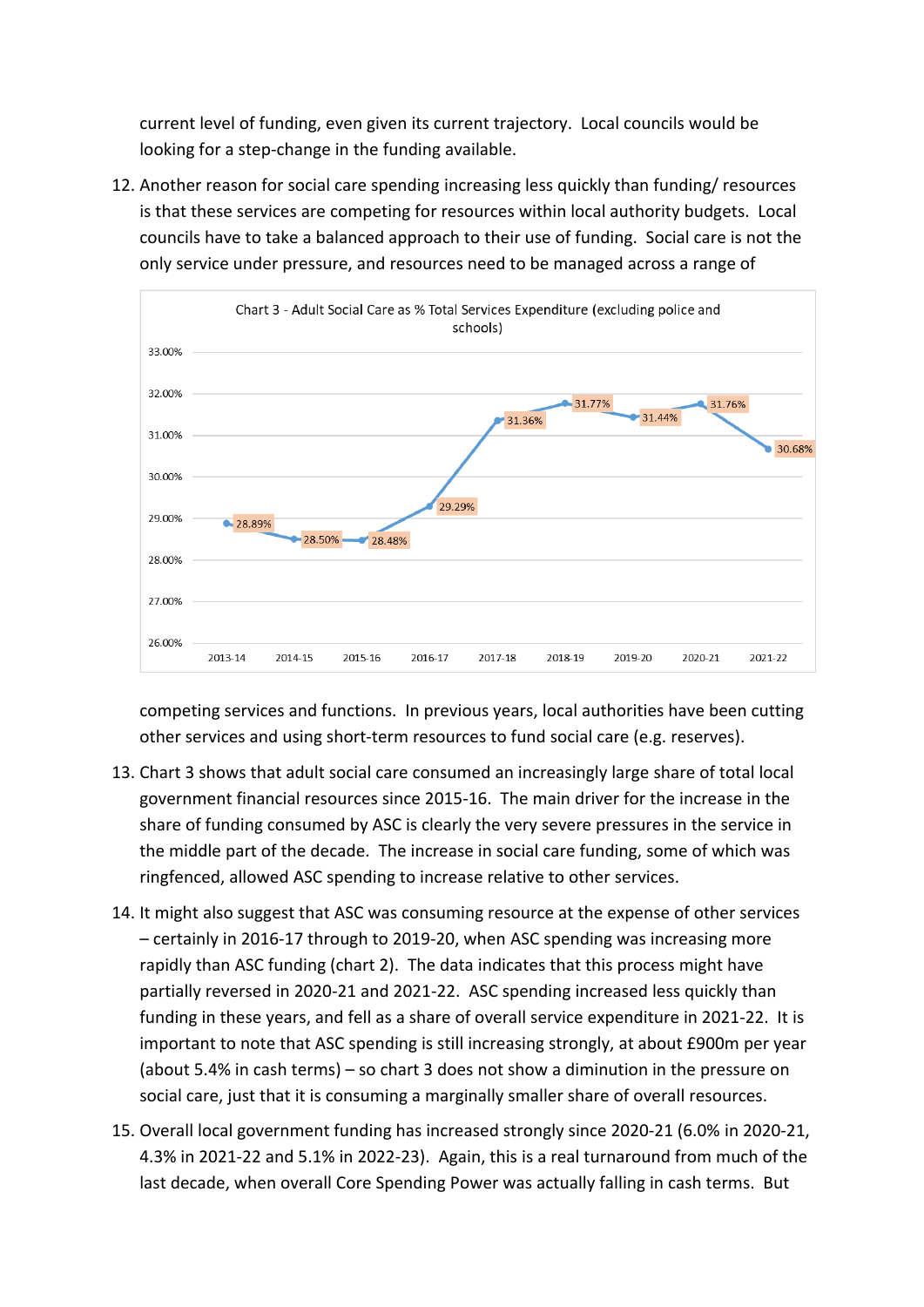even with these very high increases in funding, local authorities have not been able to put social care on a firm footing.

16. 2015-16 does look like a crisis point in terms of funding.<sup>3</sup> There were very real systemic concerns about the financial resilience of local authorities. At that time, concern was greatest in local authorities – like county councils – where social care consumed the largest share of overall resources. These types of council seem less vulnerable than they did, although some councils are certainly still at-risk.

### **How much additional funding does social care need every year, and how much can be funded locally?**

- 17. Adult social care has been increasing by about £800-900m per year (about 4% to 5.5% annually). Some is clearly recovery from the severe funding shortfall in the earlier part of the decade, and growth would no doubt have been greater if there were no constraints on funding. But this gives us some idea of what a "steady state" increase is for social care. Importantly, increases in spending at this level do not deliver the improvements in social care the local communities, the NHS and other stakeholders want.
- 18. In real terms, this represents an increase of about 2-2.5% per year (if we assume inflation is around 2%). Higher levels of inflation (potentially 8.5% or more) indicate that cash-terms increases in funding ought to be higher in order to maintain the current level of service. We do not know the actual level of inflation within social care. A 10% cashterms increase in funding seems unlikely though, so it is likely that current funding plans will result in more severe strain placed on social care services again. (There are no further planned increases in social care grant in 2023-24 or 2024-25.)
- 19. A 1% ASC precept will generate about £275m and council tax more generally about £200m (notional element for ASC). So about half of the increase in spending can be covered from council tax, leaving another £400m shortfall to be funded from grant (plus any additional funding for higher levels of inflation).<sup>4</sup>

### **Is the ASC precept a suitable source of funding?**

20. There are three arguments in favour of using council tax to part-fund social care pressures. The first is that it is capable of generating significant amounts of additional resources. Council tax now represents just over half of total local government resources. The second reason is that it is a stable and predictable tax, with very high collection rates, and it is difficult to avoid. The third is that it is important to have a local

 $3$  Local government's usable revenue reserves also reached their lowest point in 2016-17, and have increased relative to Net Revenue Expenditure since then. Source: LGImprove.

<sup>4</sup> The increase in yield from ASC precept increases with taxbase as well as Band D increases. Growth is usually about 0.75%, although taxbase growth has been higher than this because the cost of Local Council Tax Support (CTS) schemes have been falling (this will not necessarily continue at the same pace or at all in the future).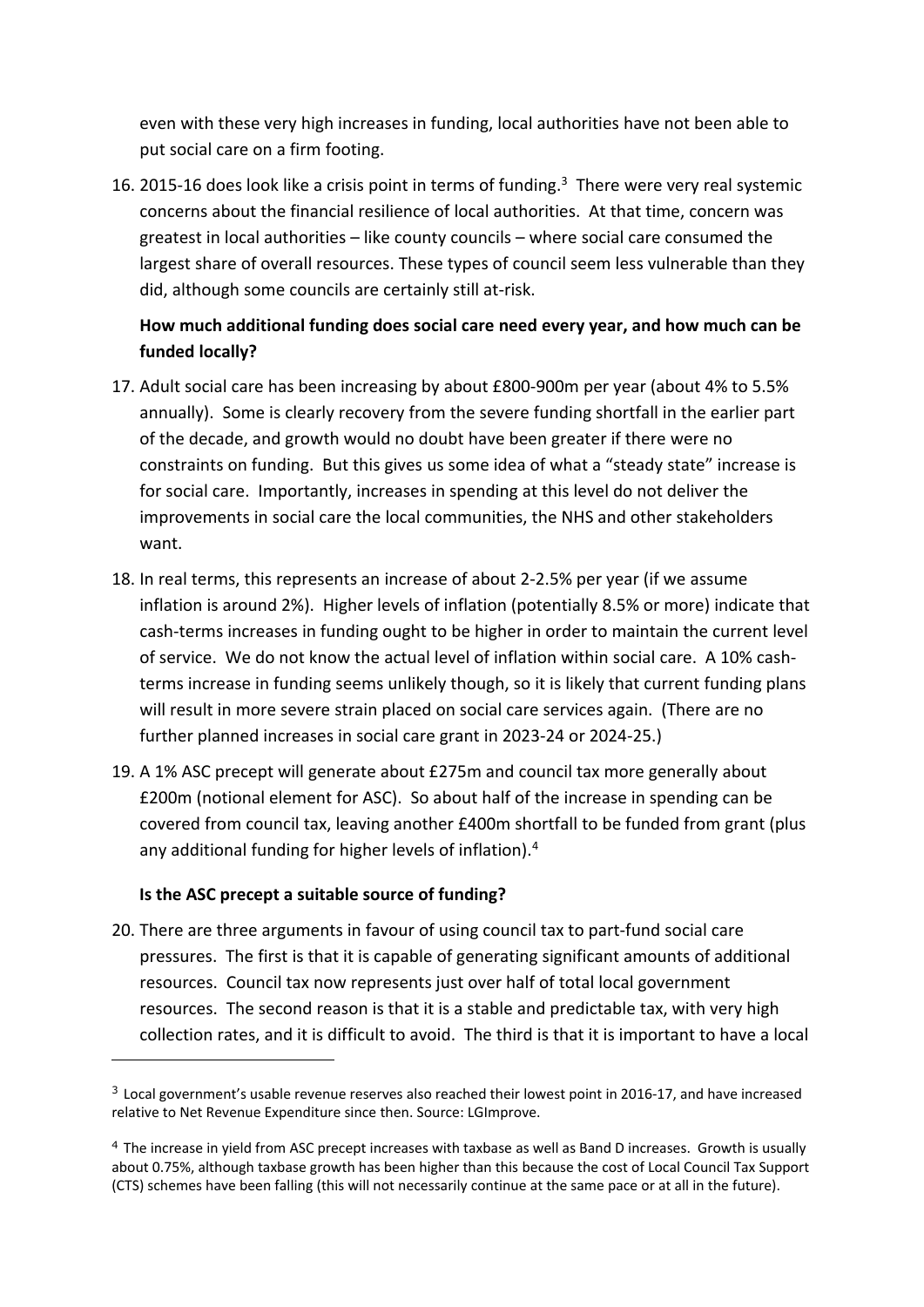source of funding, particularly if the sector wants social care to remain a locallycontrolled service.

- 21. But there are also drawbacks:
	- Council tax is desperately in need of reform (based on 1991 valuations, with bands that do not reflect real ability to pay, i.e. at the top-end).
	- Authorities have very different abilities to generate council tax, both because of historic decisions on Band D and because of different levels of taxbase. Some attempts have been made to equalise precent in the grant allocations since 2016-17. These attempts have their flaws: actual precept income is taken into account rather than notional (which benefits low Band D authorities); and the effects of equalisation on very high-taxbase authorities have been limited.
	- There has been no equalisation of the council tax raising ability more generally, and will not be until there is a wider reset of funding (Fair Funding Review). Council tax has not been equalised since 2013-14. So for the whole period of this social care funding crisis, some authorities have been operating at a significant disadvantage because they are less able to generate council tax income – and there has been no equalisation to support them.
	- Council tax income is not necessarily well matched to costs but no taxation source is. It is the function of a tax-raising public body to manage this mismatch and to turn tax income into funding for services. Central government has a role in helping local authorities to manage the difference between local costs and local taxation income.
- 22. On balance, we would prefer council tax to remain an important element in funding social care. Whilst the downsides of council tax cannot be entirely avoided, it is possible to mitigate their worst effects and to create a more functional source of local taxation. Central government has to play its role consistently and predictably over time.
- 23. It is difficult to know how much more appetite there is amongst council leaders for further increases in Band D, both for the core increases and for ASC precept. To date, most authorities have used the maximum increase – and our instinct is that they would continue to do so. Some parts of the country have used council tax increases less than others (e.g. inner London) and there might be a maximum level for council tax increases, which is as yet unknown.

## **Does the one-off nature of funding make it difficult to forecast and use effectively? How many separate decisions and announcements have there been?**

- 24. The timing of grant announcements has improved over the years:
	- Improved Better Care Fund. This was originally announced in Spending Review 2015, with a very back-ended profile of funding. A further announcement was made in Budget 2017 for a further tranche to start in 2017-18.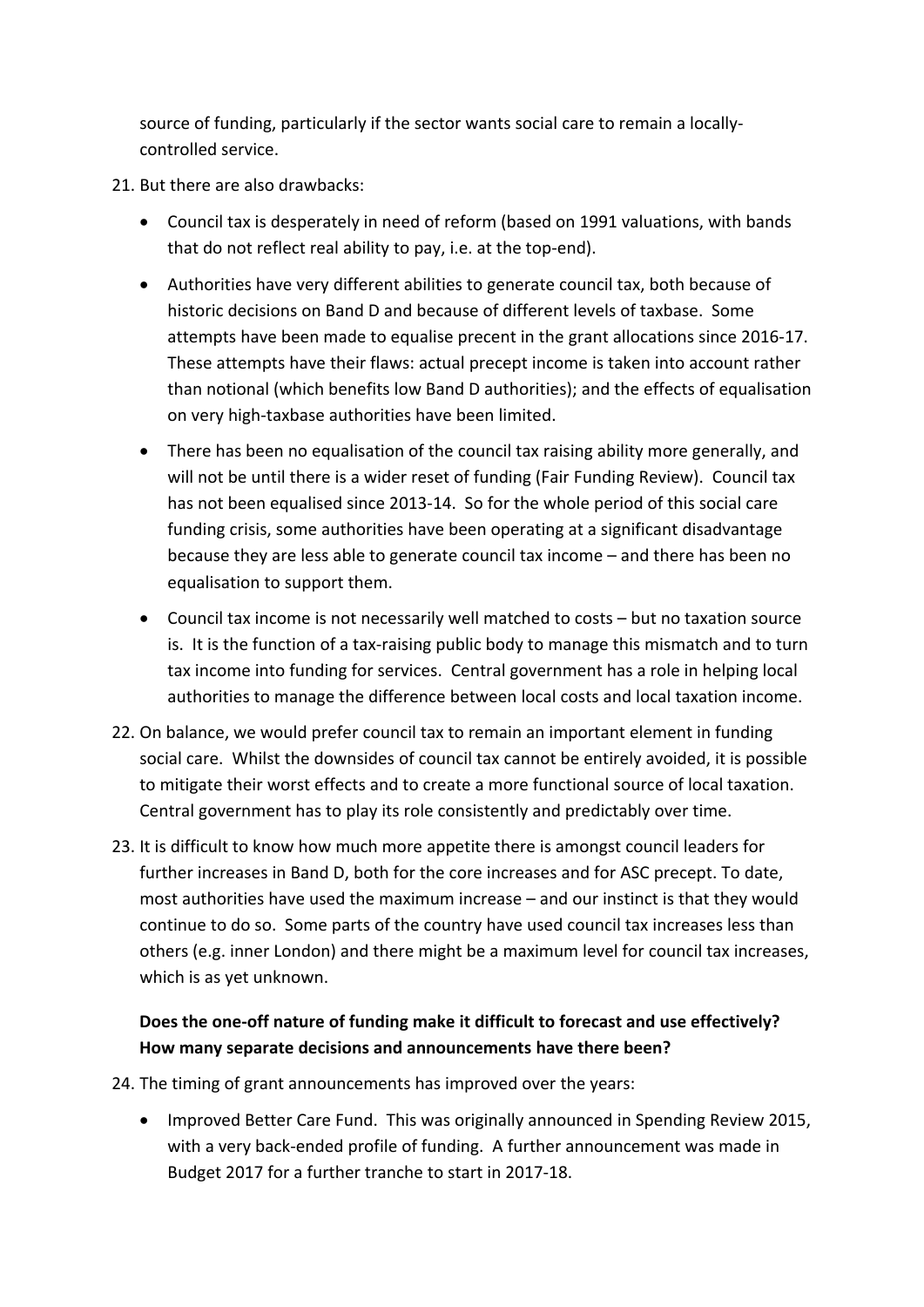- Social care grant 2018-19 was announced in final settlement (February 2018).
- Winter pressures grant 2018-19 announced at Conservative Party conference (2 October 2018).
- Social care grant 2019-20 was announced in Autumn Budget (29 October 2018).
- Further increases in social care grants from 2020-21 onwards were announced in the spending reviews in 2019, 2020 and 2021 (September, November and October respectively).
- 25. Grant announcements were VERY late 4-5 years ago, in some cases half way through the financial year. They are now more timely and since 2019 have been announced in the spending review the year before. Whilst this is an improvement, it would be better still if ministers could give better signalling of the future grant increases, rather than the current ad hoc, year-to-year approach.
- 26. We are still in a similar situation for 2023-24. Although in theory SR21 has announced all the funding for 2023-24 and 2024-25, it is not entirely credible that there will be no further increase in social care funding in either year, particularly with the inflation pressures in social care.

### **Is the distribution methodology effective/ realistic?**

- 27. Grant allocations use the 2013-14 Adult Social Care Relative Needs Formula (RNF) and an adjustment for each authority's ability to generate income from the ASC precept. In broad terms, the approach is reasonable and has been applied in a consistent way since 2016-17. We have some concerns about the adjustments made for high-taxbase authorities, but these concerns are really issues at the margins.
- 28. The main problem with the methodology is that the 2013-14 RNF is out-of-date. It uses data that is now over a decade old. The formula itself was introduced in 2005 and, in our view, is seriously flawed. The Department of Health (DHSC) commissioned revised formula in 2015 but has not yet implemented the new formula. In fact, the research papers have only be published by the academics themselves (University of Kent).
- 29. A new formula along the lines of the one developed by the University of Kent would change the distribution of the funding within the SFA and the social care grants. Our modelling indicates that many of the authorities losing from the new formula would be high-deprivation metropolitan districts and some London boroughs, with county authorities the main gainers. To mitigate the effects of these formula changes, council tax equalisation would have to be implemented at the same time.
- 30. This new formula ought to be implemented as soon as possible.